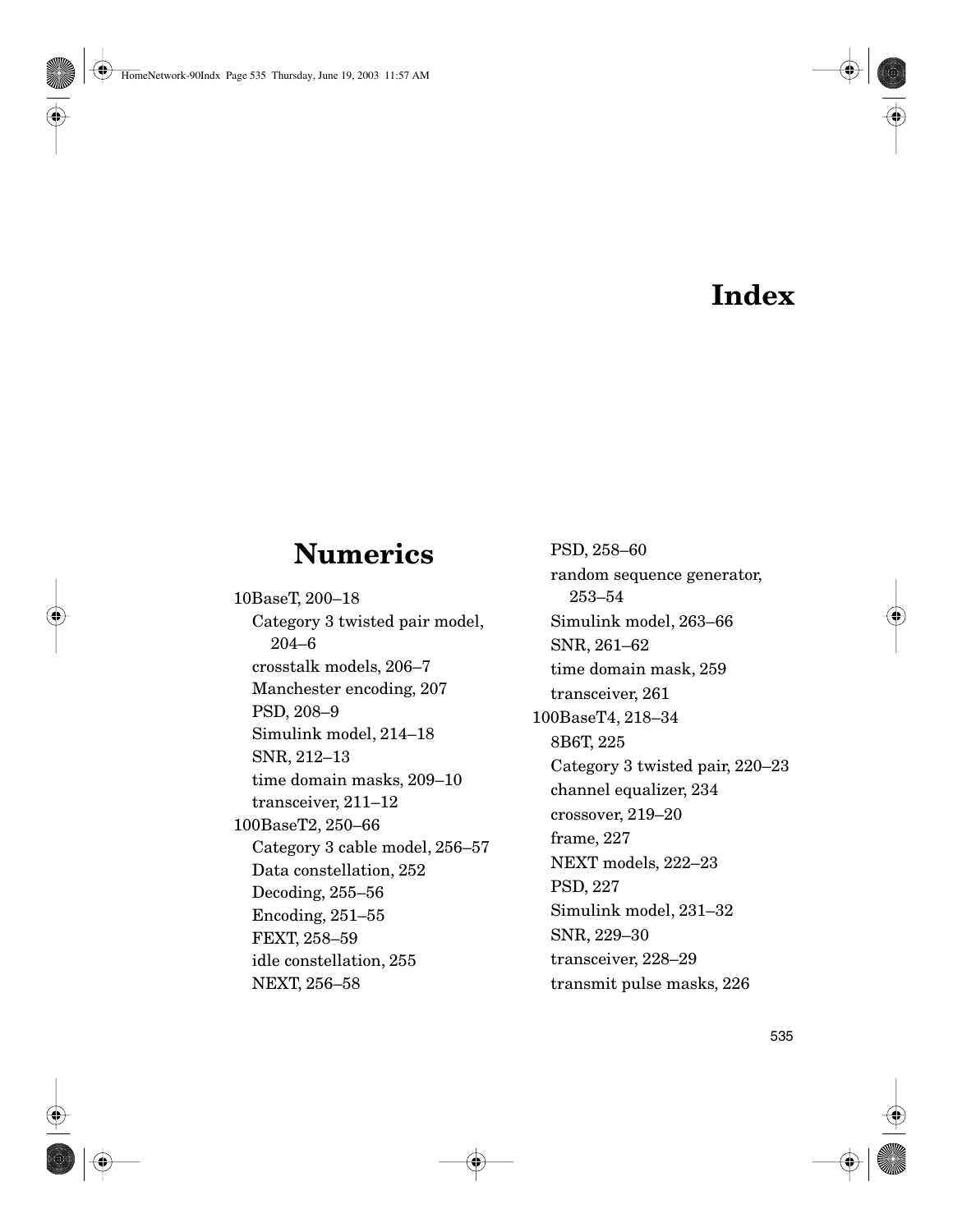100BaseTX, 234–50 4B5B encoding, 235 Category 5 twisted pair, 236–37 crosstalk models, 236–37 descrambler synchronization, 239–40 PSD, 240–41 scrambler, 238 Simulink model, 245–50 SNR, 245–46 transceiver, 240–41

## **A**

AAL5 (ATM Adaptation Layer Type 5), 515 ABCD parameters, 33–39 of a splitter, 82–84 Adjacent TV channels, 74 ADSL end-to-end system architecture, 514 ADSL service, 513 AGC, 445 Allowed PSD, 53 Aloha protocol, 195–96 Ampacity estimation, 107–9 ANSI (American National Standards Institute) C63.4-1992, 129 Arbitration protocol, 343–55 ATM cell, 515 ATM (Asynchronous Transfer Mode), 512

Autonegotiation, 267–73 parallel detection, 268 priority resolution, 267–68 Available radio frequency spectra1, 145–51 AWG (American Wire Gauge), 23

#### **B**

Barker code, 442 Base link code word, 271 BCC, 4575–8 BCPM (Barker Code Position Modulation), 450 Binary complementary codewords, 452 BOSS (Bus Owner Supervisor Selector), 362

## **C**

Cable modem end-to-end system architecture, 518 Cable modem service, 517 Cable Television Channel Identification Plan, 88 Cable TV channels, 89 Cable TV hybrid fiber coaxial distribution network, 77 Cable TV noise environment, 93– 95 Carrier current system, 128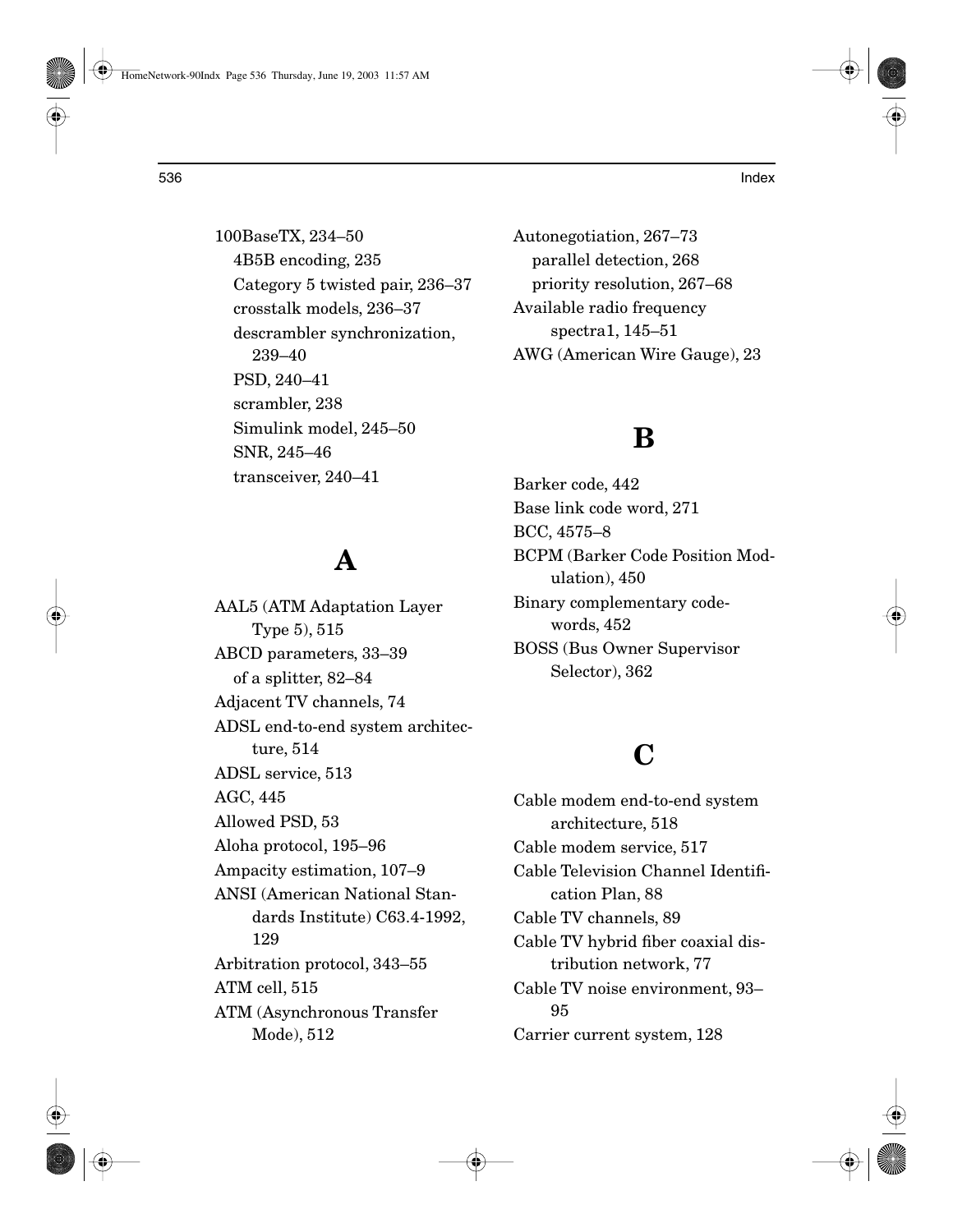Category 5 cable, 24 CCA (Clear Channel Assessment), 445 CCK (Complementary Code Keying), 448–75 CEBus, 10 block converter, 390 coaxial cable physical layer, 389–91 history, 382–83 Node 0, 384 Node 0 coaxial cable, 389 packet format, 385 physical layers, 384 PL physical layer, 386–89 PL transceiver, 388 UST (Unit Symbol Time), 386 Centralized distribution panel, 5–6 CFP (Contention Free Period), 427–28 Channel capacities 10BaseT, 212 100BaseT2, 263 100BaseT4, 231 100BaseTX, 245 DSSS environment, 446 FHSS environment, 439 for twisted pair cable, 52–61 for in-house power lines, 137 HomePNA 1.0, 315 HomePNA 2.0, 332 HomeRF 1.0, 508 HomeRF 2.0, 509 HRDSSS environment, 469 Indoor radio wave, 181

of in-house coaxial cable, 96 OFDM environment, 485 Channel capacity calculation, 53 Channel model coaxial cable, 90–93 of in-house power lines, 123–28 random electrical wiring, 125 Characteristic impedance, 27–28 of electrical cable, 111 Cipher Block Chaining, 397 CMTS (Cable Modem Termination Systems), 519 CO (Central Office), 513 Coaxial cable, 77–80 attenuation, 78 insertion losses, 80–81 primary parameters estimation, 78–80 Code of Federal Regulation Title 47 Part 2, 146–49 Title 47 Part 15, 150–51 title 47 Section 15.3, 128 Complementary codewords, 453– 56 Complementary codes, 453 Convolution encoder, 403–5 Coupling Factor, 133 CRC (Cyclical Redundancy Check), 193–94, 422 CRC-16, 433 Crossover cable, 204 embedded, 203 Crosstalk of three-conductor electrical cable, 113–17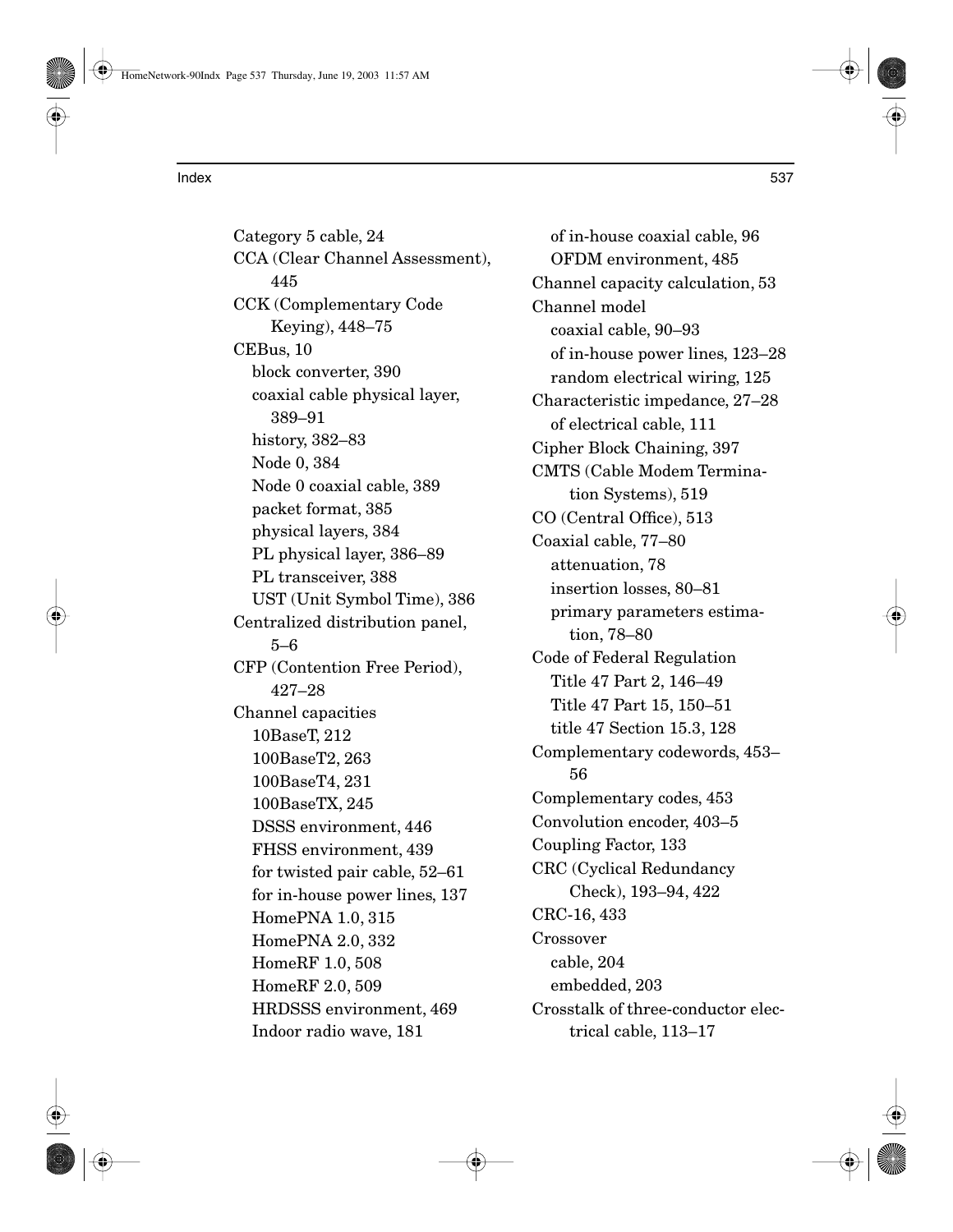Crosstalk noise, 45–46 CSMA/CA, 425–27 DCF (Distributed Coordinate Function), 426 PCF (Point Coordinate Function), 427 CSMA/CD, 194–99 protocol, 198

# **D**

Deployment trend, 13–14 Destination Address, 192 DHCP (Dynamic Host Configuration Protocol), 517 Dielectric properties of building materials, 152 DIFS (Distributed Interframe Space), 426, 497 Distribution transformer, sharing, 120–21 DNS (Domain Name Server), 516 DOCSIS (Data Over Cable System Interface Specification), 519 DSLAM (DSL Access Multiplexer), 513 DSSS (Direct Sequence Speed Spectrum) packet scrambling, 441–42 DSSS preamble, 440–41 DSSS Simulink model, 446–48

## **E**

Egress, 49 Electrical cables, 105–17 primary parameters estimation, 110–11 Electrical load, 121–22 Electrical power distribution system, 117–21 Electrical wiring configuration, 120 noise environment, 134–37 Emission measurement, 129–32 Equal power conversion factor, 50 Equivalent noise temperature, 180 Ethernet, 8, 189–302 frame, 191–92

## **F**

Fast Link Pulse, 269–73 Fast Walsh Transform, 461–3 modified, 463–65 FCS (Frame Check Sequence), 193 Feeder panel, 119 FEXT (Far-End Crosstalk), 46 model, 47 FHSS (Frequency-Hopping Spread Spectrum) frequency channels, 435 hopping sequence, 435 Simulink model, 440 FireWire, 9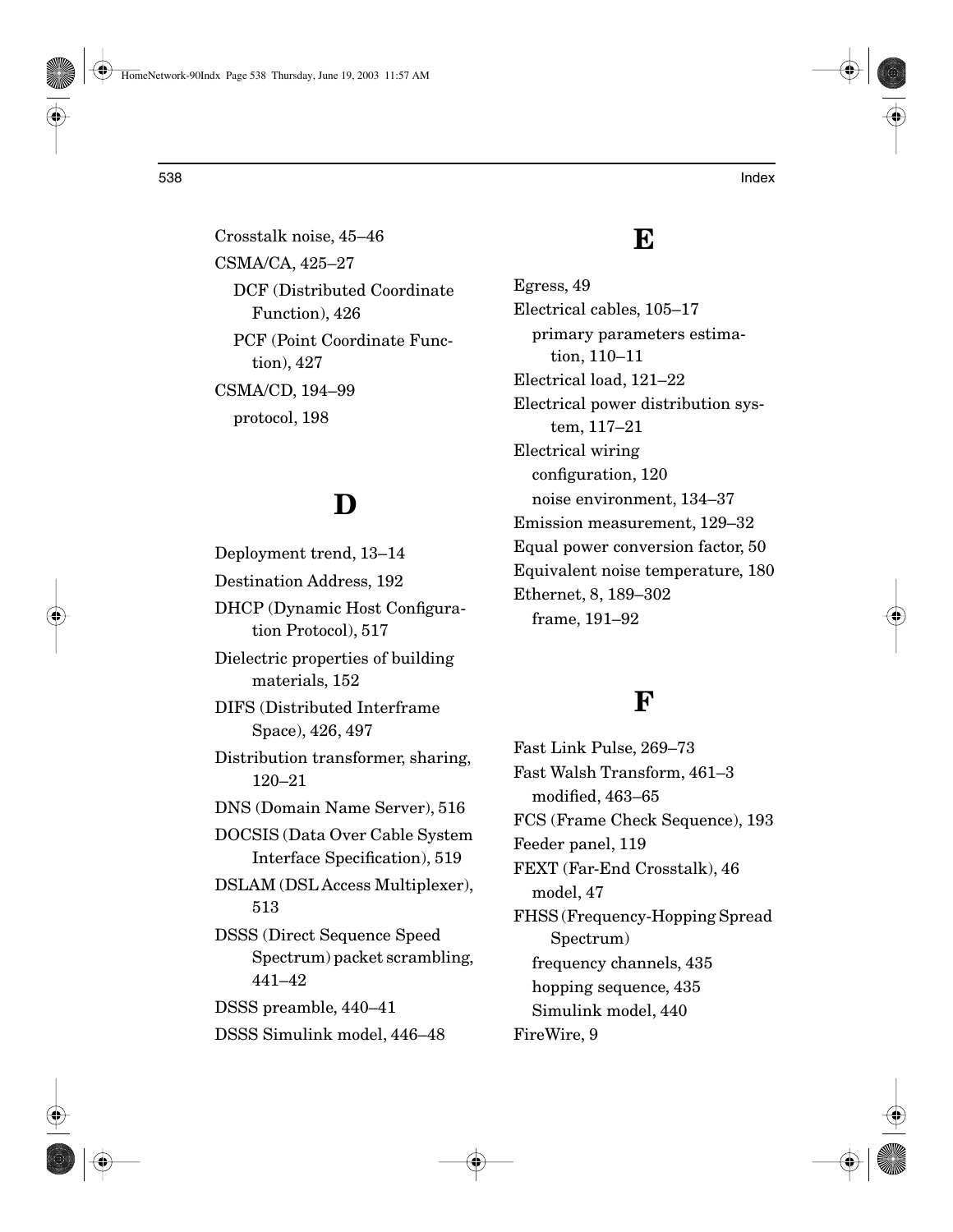FLP encoding, 271 Fraction polynomial Category 3 cable NEXT model, 223 Differential Category 3 cable model, 222 Frequency bands, 146

# **G**

Galois field log table, 400 power representation, 399 primitive polynomial, 399 Gaussian filter frequency response, 434 time domain response, 434 GFSK (Gaussian Frequency Shift Keying), 433–34 Globe radio frequency regions, 146–47

## **H**

Hadamard matrix, 461 HFC (Hybrid Fiber Coaxial), 519 Home environment, 4–8 Home network technologies, 12–13 HomePlug, 10 CSMA/CA, 396 DES, 397 history, 391–92 MII, 397

puncturing, 394 Reed-Solomon code, 401 scrambling, 394 technology highlights, 393–96 transceiver, 393, 395 HomePNA, 9 history, 304 HomePNA 1.0, 304–18 encoding, 307 frame, 305 in-house wiring, 311 MAC Interface, 317 PSD, 310 pulse waveform, 310 transceiver, 312 transmission throughput, 308 HomePNA 2.0, 318–35 compatibility mode, 322–23 frame, 320 MII, 334–35 priority, 333–34 PSD, 324 scrambler, 321 SNR, 332–33 test loops, 324 transceiver, 326 HomeRF, 11 2FSK and 4FSK modulations, 505–6 Bias Suppression Encoding, 504–5 header type 1, 2, 3, 498–99 history, 493 MAC, 494–97 MAC frame types, 498–502 voice channel, 497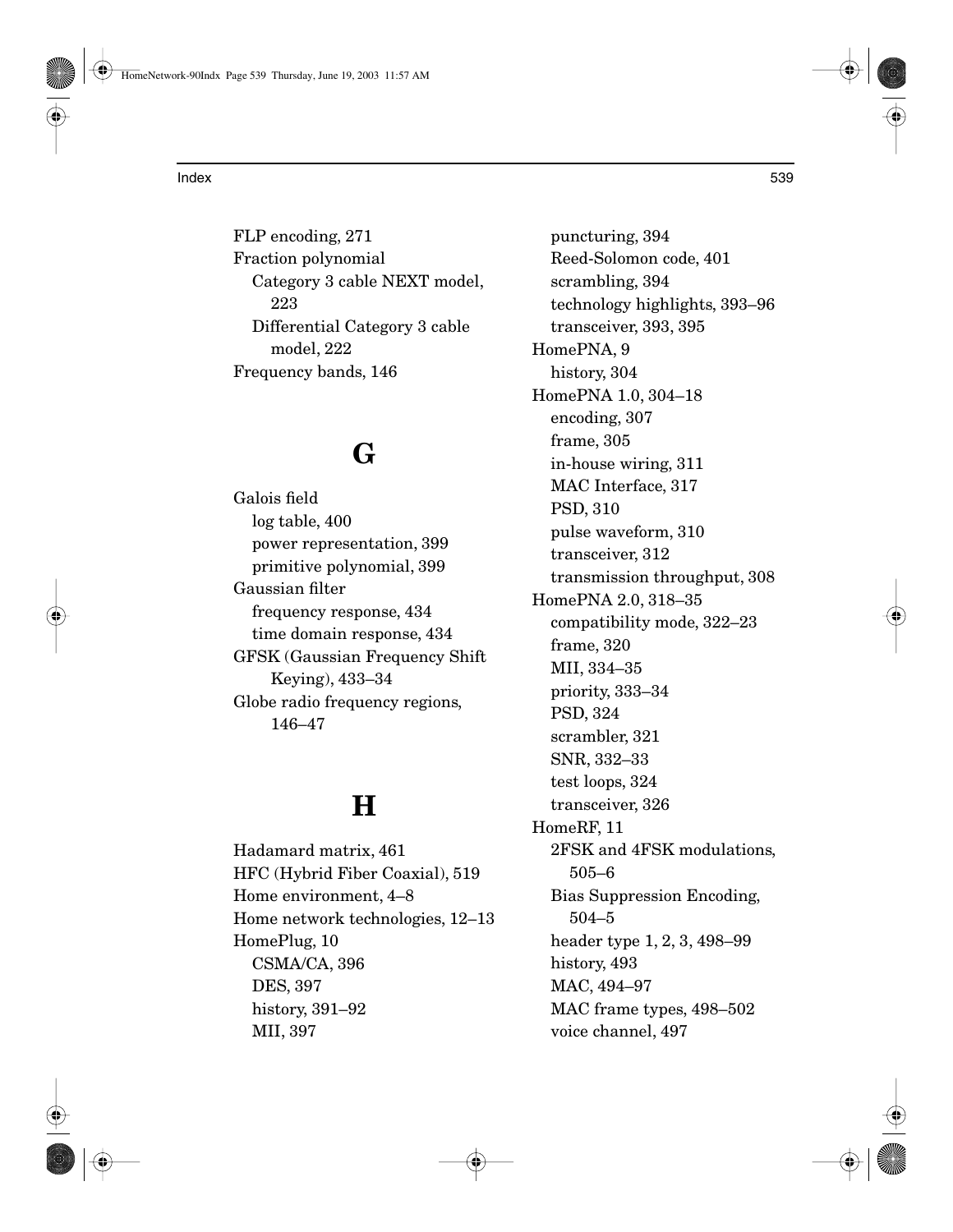HomeRF 1.0 encryption, 502-3 frequency hopping, 506–7 packet, 504 super frame, 496 transceiver, 507 HomeRF 2.0, 508–9 Home router, 524

# **I**

ICS (Internet Connection Sharing), 523 IEEE 1394, 9 arbitration, 349–55 arbitration efficiency, 353–55 asynchronous packets, 351 cycle, 351 data/strobe encoding, 359 history, 341–42 initialization process, 346–49 isochronous packets, 350 packets format, 355 plugs, 346 PSD, 360 shielded twisted pairs, 345 topology, 344 transceiver, 358 IEEE 1394b, 361–73 5B6B encoding, 368 arbitration, 362–64 capabilities, 361 control symbol encoding, 364 initialization, 366–67

Category 5 twisted pair, 372–73 packet format, 367 plug, 369 PSD, 372 scrambler, 364 transceiver, 371 Incidental radiator, 128 Incident, reflected, and transmitted waves, 154 Indoor radio environment, 151–63 Indoor radio wave impulse response model, 167–78 impulse response model, amplitudes, 169–70 in-phase channel impulse response, 176 received power, 152 received power modified, 163 signal strength measurements, 166–67 Ingress, 49, 94 noise model, 95 In-house electrical wiring cable, 105–7 electrical wiring model, 117–28 TV wiring, 76–77 wiring branch loss, 42–43 wiring reflection loss, 42–44 wiring wire loss, 41–42 Input impedance, 40 Insertion loss, 41 based on propagation constant, 28 Differential Category 3 cable model, 221–23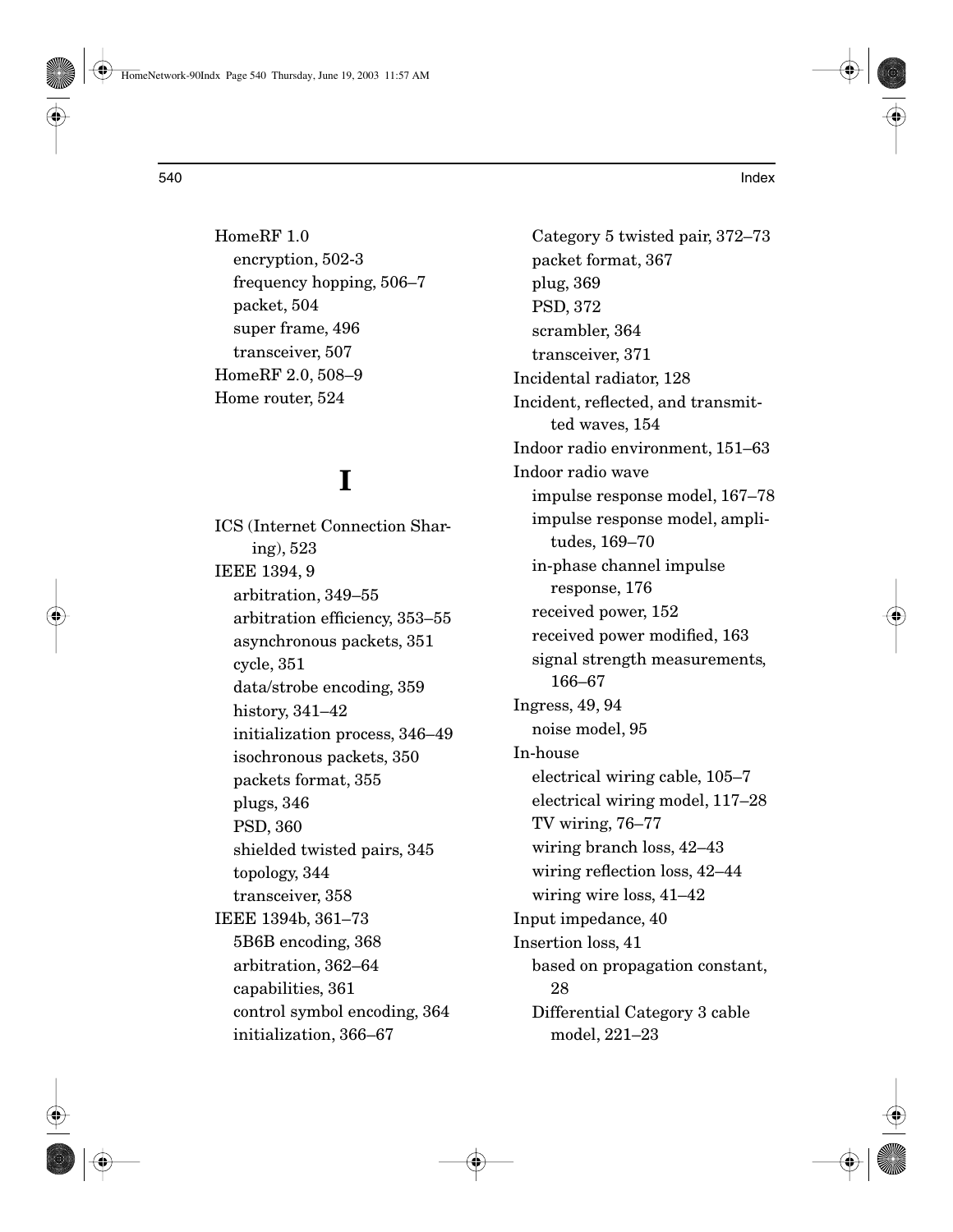of electrical wiring cable, 111 of three-conductor electrical cable, 116–17 Intentional radiator, 128 IP (Internet Protocols), 511 IP address, 516 IP addresses, 526 IP packet format, 526 ISM (Industrial, Scientific, and Medical), 149 bands, 7 wavelengths, 151 ISP (Internet Service Provider), 511

#### **L**

Length/Type, 192 Link test pulses, 270 LISN (Line Impedance Stabilization Network), 135 LLC frame structure, 520

## **M**

MAC bridge function, 530 Masquerading, 528 MBOK, 450 MDF (Main Distribution Frame), 513 Message page encoding, 272 MII (Media Independent Interface), 273–76

MII data interface, 274–75 MII management frame structure, 275 MII management interface, 275–76 MII receive path timing, 275 MII transmit path timing, 274 MLT-3 (Multi-Level Transition), 240 Modified Walsh codewords, 450

### **N**

NAP (Network Access Provider), 513 NAPT (Network Address Port Translation), 512, 528 NEC (National Electric Code), 117 NBF (NetBEUI Frame or Net-BIOS Frame), 522 NetBEUI, 512, 522 NEXT (Near-End Crosstalk), 45 model, 47 NM-B, 105 NMP (Name Management Protocol), 522 Noise figure, 179 Noise power at a particular temperature, 181

#### **O**

Off-the-air TV channels, 87–8 Original cable TV, 73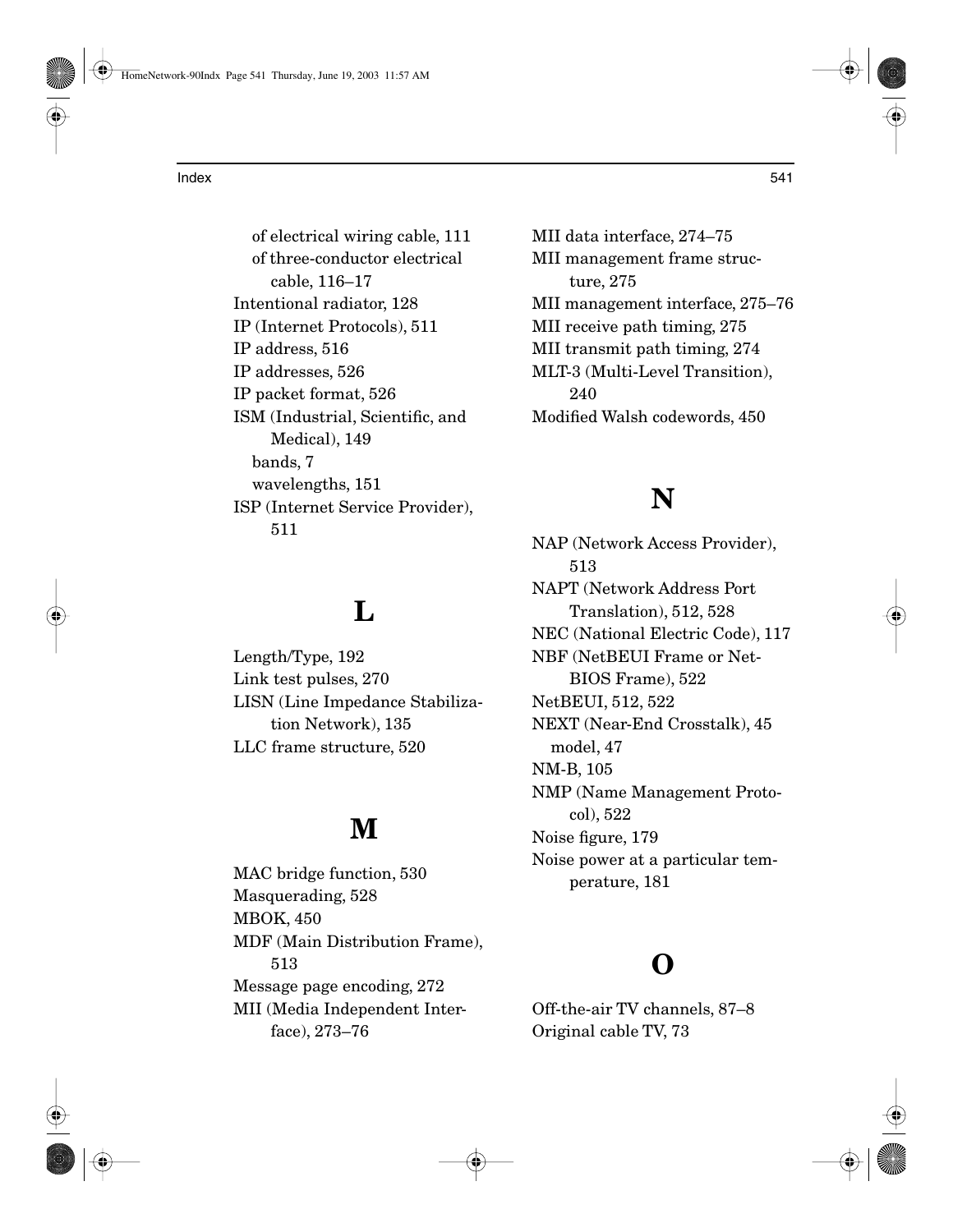#### **P**

Packet encapsulation, 532 Parameterized models, 27 PC and consumer electronic networking, 533 Peer-to-peer networking, 521–23 Permitted service, 147 PIFS, 426–27 POTS (Plain Old Telephone Set), 30–32 POTS circuit simplified, 32 Power line noise, 134 Power loss, 166 PPM (Pulse Position Moducation), 306 Preamble, 192 Primary service, 147 Propagation constant, 28 PVC (Permanent Virtual Circuit), 512

# **Q**

QAM Signal to Noise Ratio, 327–9 QMBOK, 450

### **R**

Radiated emission limit, 129 Radio frequency interference, 49– 52

Radio frequency usage allocation table, 146–48 RC4, 430–31 Reed-Solomon code, 398 decoding, 402–3 encoding, 402 generator polynomial, 401 Reflected and penetrated radio wave, 153–63 Reflection enhancement estimation, 163–5 Residential wiring, 24 RFC 1483, 515 RFI loss, 51 RJ-45, 201 Type A and Type B conventions, 202 RLGC primary parameters, 25 Romex, 105 RSSI (Received Signal Strength Indication), 445 RLC (Run Length Code), 307

### **S**

SAR (Segmentation And Reassembly), 515 Secondary parameters, 27–28 Secondary service, 147 Series inductance, 25 Series resistance, 25 SFD, 192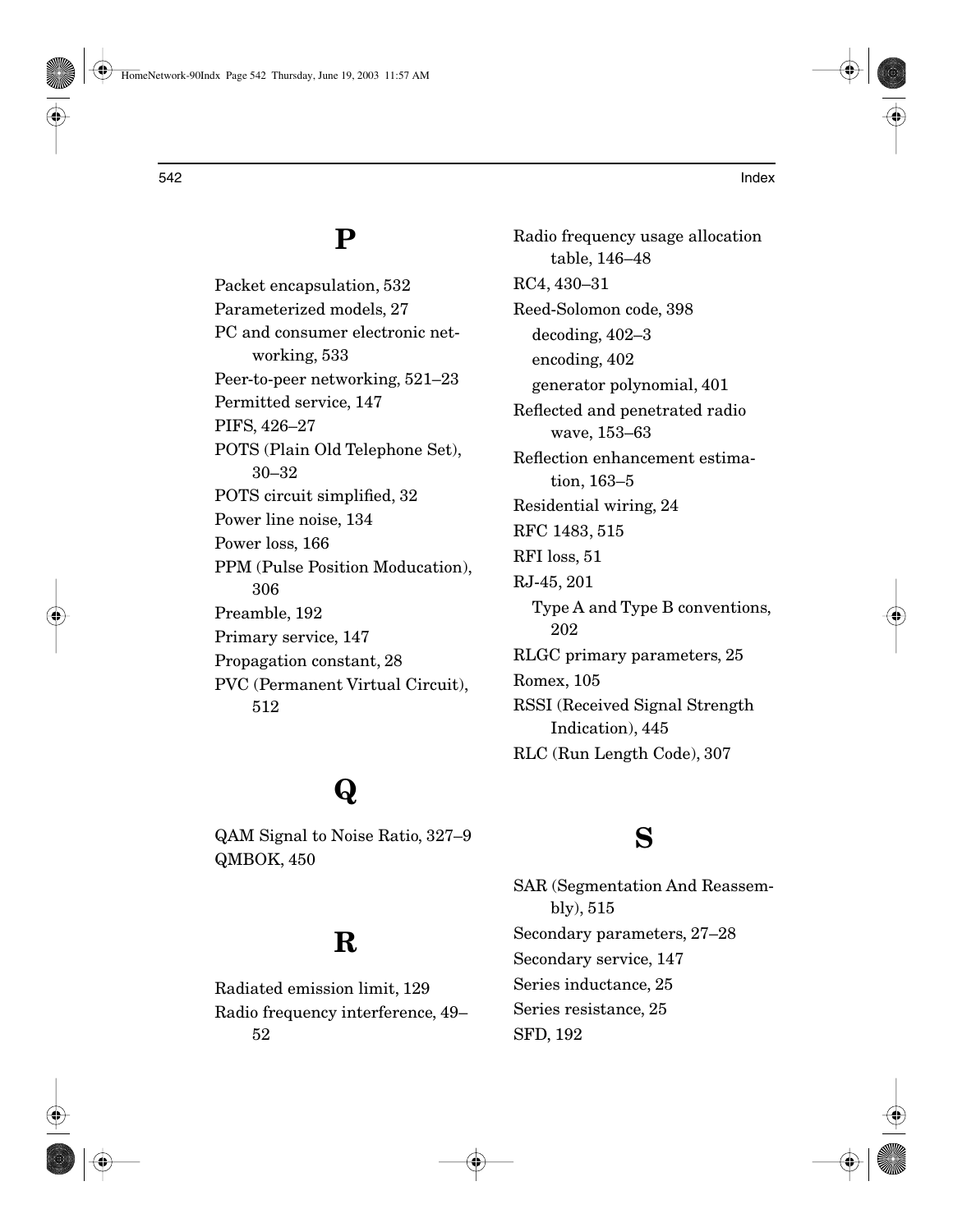Sharing distribution transformer,  $120 - 1$ Shunt capacitance, 25 Shunt conductance, 25 SIFS, 426–27, 496–97 Slotted Aloha, 196 SMP (Session Management Protocol), 523 SNAP (Subnetwork Access Protocol), 512 Source address, 192 Spanning tree algorithm, 532 Splitters, 80 Star daisy-chain, 21 example configuration, 30–31 Structured wiring, 5

Twisted pair cables, 22–29 Two-port network, 33–39 consisting of a series impedance, 35 consisting of a shunt impedance, 36 Two-port networks differential Category 3 cable model, 220–22 in parallel, 38–39 in series, 37 two identical in parallel, 39

#### **U**

UBR (Unspecified Bit Rate), 515 UDP (User Datagram Protocol), 528 packet format, 528 UF-B, 105 Unintentional radiator, 128 USE-2, 105

# **V**

Varistors, 31 VCI (Virtual Channel Identifier), 515 Viterbi decoding, 406 VPI (Virtual Path Identifier), 515

## **T**

Tap, 85 TCP packet format, 527 TCP (Transmission Control Protocol), 527 Technology field encoding, 271 THHN, 105 TIC (Time Interval Clock), 306 Traffic intensity Aloha, 195–96 Ethernet, 198–99 Slotted Aloha, 196 Transfer function, 40 Transmission parameters of spread spectrum systems, 150